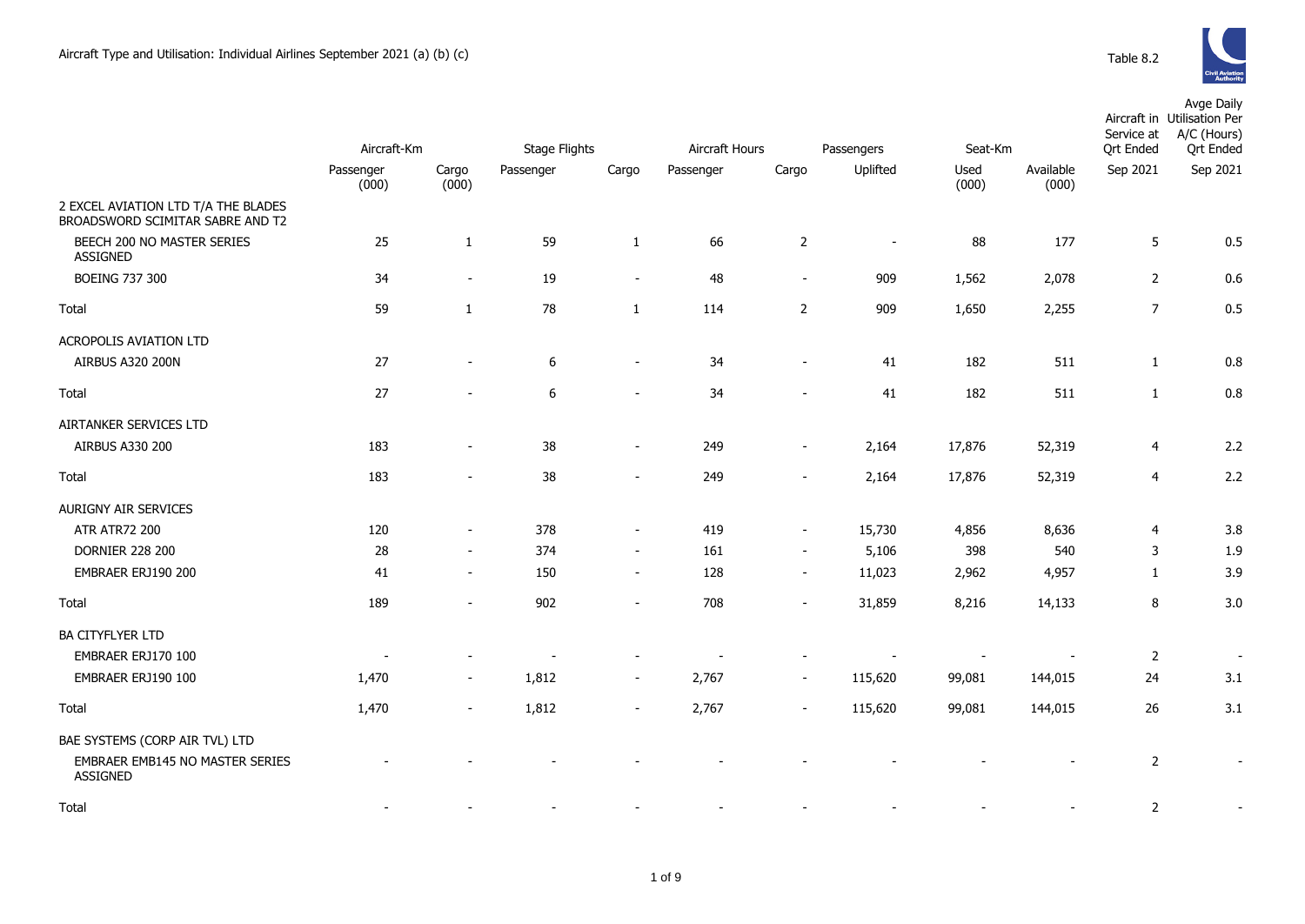Avge Daily

|                                                | Aircraft-Km        |                          | Stage Flights            |                          | Aircraft Hours           |                              | Passengers<br>Seat-Km |                | Service at<br><b>Qrt Ended</b> | Aircraft in Utilisation Per<br>A/C (Hours)<br><b>Qrt Ended</b> |                          |
|------------------------------------------------|--------------------|--------------------------|--------------------------|--------------------------|--------------------------|------------------------------|-----------------------|----------------|--------------------------------|----------------------------------------------------------------|--------------------------|
|                                                | Passenger<br>(000) | Cargo<br>(000)           | Passenger                | Cargo                    | Passenger                | Cargo                        | Uplifted              | Used<br>(000)  | Available<br>(000)             | Sep 2021                                                       | Sep 2021                 |
| <b>BLUE ISLANDS LIMITED</b>                    |                    |                          |                          |                          |                          |                              |                       |                |                                |                                                                |                          |
| ATR ATR42 300                                  | 19                 | $\blacksquare$           | 85                       | $\overline{\phantom{a}}$ | 75                       | $\blacksquare$               | 2,800                 | 619            | 878                            | 1                                                              | 3.7                      |
| <b>ATR ATR72 200</b>                           | 116                | $\overline{\phantom{a}}$ | 520                      | $\overline{\phantom{a}}$ | 436                      | $\blacksquare$               | 21,149                | 4,919          | 7,890                          | 4                                                              | 3.2                      |
| Total                                          | 135                | $\overline{\phantom{a}}$ | 605                      | $\overline{\phantom{a}}$ | 511                      | $\overline{a}$               | 23,949                | 5,538          | 8,768                          | 5                                                              | 3.3                      |
| BRITISH AIRWAYS PLC                            |                    |                          |                          |                          |                          |                              |                       |                |                                |                                                                |                          |
| AIRBUS A319 100                                | 1,172              | $\blacksquare$           | 1,447                    | $\blacksquare$           | 2,350                    | $\blacksquare$               | 149,971               | 121,595        | 152,154                        | 35                                                             | 2.5                      |
| <b>AIRBUS A320 200</b>                         | 5,921              | $\overline{\phantom{a}}$ | 4,535                    | $\sim$                   | 10,065                   | $\blacksquare$               | 556,749               | 725,843        | 960,596                        | 67                                                             | 3.6                      |
| AIRBUS A320 200N                               | 2,668              | $\sim$                   | 1,377                    | $\overline{\phantom{a}}$ | 4,126                    | $\overline{\phantom{a}}$     | 166,147               | 317,394        | 430,447                        | 16                                                             | 8.2                      |
| AIRBUS A321 200                                |                    | $\overline{\phantom{a}}$ | $\overline{\phantom{a}}$ | $\sim$                   |                          | $\overline{\phantom{a}}$     |                       |                |                                | 18                                                             | $\overline{\phantom{a}}$ |
| AIRBUS A321 200N                               | 1,427              | $\overline{\phantom{a}}$ | 911                      | $\overline{\phantom{a}}$ | 2,317                    | $\overline{\phantom{a}}$     | 140,315               | 221,373        | 283,837                        | 10                                                             | 7.3                      |
| AIRBUS A350 1000                               | 1,843              | 412                      | 295                      | 54                       | 2,353                    | 535                          | 56,600                | 343,272        | 609,882                        | 8                                                              | 11.6                     |
| <b>AIRBUS A380 800</b>                         | $\overline{a}$     | $\sim$                   | $\overline{\phantom{a}}$ | $\overline{\phantom{a}}$ | $\overline{a}$           | $\blacksquare$               | $\blacksquare$        | $\blacksquare$ | $\blacksquare$                 | 12                                                             |                          |
| <b>BOEING 777 200</b>                          | 5,201              | 328                      | 881                      | 55                       | 6,652                    | 435                          | 137,500               | 840,093        | 1,357,147                      | 43                                                             | 4.0                      |
| <b>BOEING 777 300ER</b>                        | 3,880              | 465                      | 493                      | 50                       | 4,800                    | 558                          | 68,243                | 517,801        | 1,110,920                      | 16                                                             | 10.4                     |
| <b>BOEING 787 10</b>                           | 721                | $\overline{\phantom{a}}$ | 97                       | $\blacksquare$           | 878                      | $\overline{\phantom{a}}$     | 12,645                | 94,133         | 184,500                        | $\overline{2}$                                                 | 14.8                     |
| <b>BOEING 787 8</b>                            | 1,461              | 355                      | 338                      | 38                       | 1,962                    | 448                          | 41,509                | 168,438        | 312,640                        | 12                                                             | 4.8                      |
| <b>BOEING 787 9</b>                            | 4,262              | 757                      | 656                      | 95                       | 5,350                    | 953                          | 71,480                | 444,725        | 920,587                        | 18                                                             | 9.6                      |
| Total                                          | 28,553             | 2,318                    | 11,030                   | 292                      | 40,853                   | 2,929                        | 1,401,159             | 3,794,667      | 6,322,710                      | 257                                                            | 4.8                      |
| CARGOLOGICAIR LTD                              |                    |                          |                          |                          |                          |                              |                       |                |                                |                                                                |                          |
| <b>BOEING 747 400</b>                          | $\blacksquare$     | 531                      | $\blacksquare$           | 113                      | $\overline{\phantom{a}}$ | 673                          |                       |                | $\qquad \qquad \blacksquare$   | $\overline{2}$                                                 | 11.3                     |
| Total                                          | $\sim$             | 531                      | $\sim$                   | 113                      | $\blacksquare$           | 673                          |                       |                | $\blacksquare$                 | $\overline{2}$                                                 | 11.3                     |
| CATREUS AOC LTD                                |                    |                          |                          |                          |                          |                              |                       |                |                                |                                                                |                          |
| BOMBARDIER BD100 1A10                          | 27                 | $\blacksquare$           | 23                       | $\blacksquare$           | 42                       | $\blacksquare$               | 90                    | 100            | 265                            | $\overline{2}$                                                 | 0.8                      |
| BOMBARDIER BD700 1A10                          | 51                 |                          | 9                        | $\blacksquare$           | 65                       | $\overline{a}$               | 41                    | 252            | 665                            | $\mathbf{1}$                                                   | 2.4                      |
| CESSNA 525 NO MASTER SERIES<br><b>ASSIGNED</b> | 11                 | $\overline{\phantom{0}}$ | 13                       | $\blacksquare$           | 19                       | $\qquad \qquad \blacksquare$ | $\blacksquare$        | 36             | 65                             | 3                                                              | 0.3                      |
| CESSNA 560 NO MASTER SERIES<br>ASSIGNED        | 87                 |                          | 89                       | $\blacksquare$           | 143                      |                              | $\blacksquare$        | 274            | 779                            | 3                                                              | 1.4                      |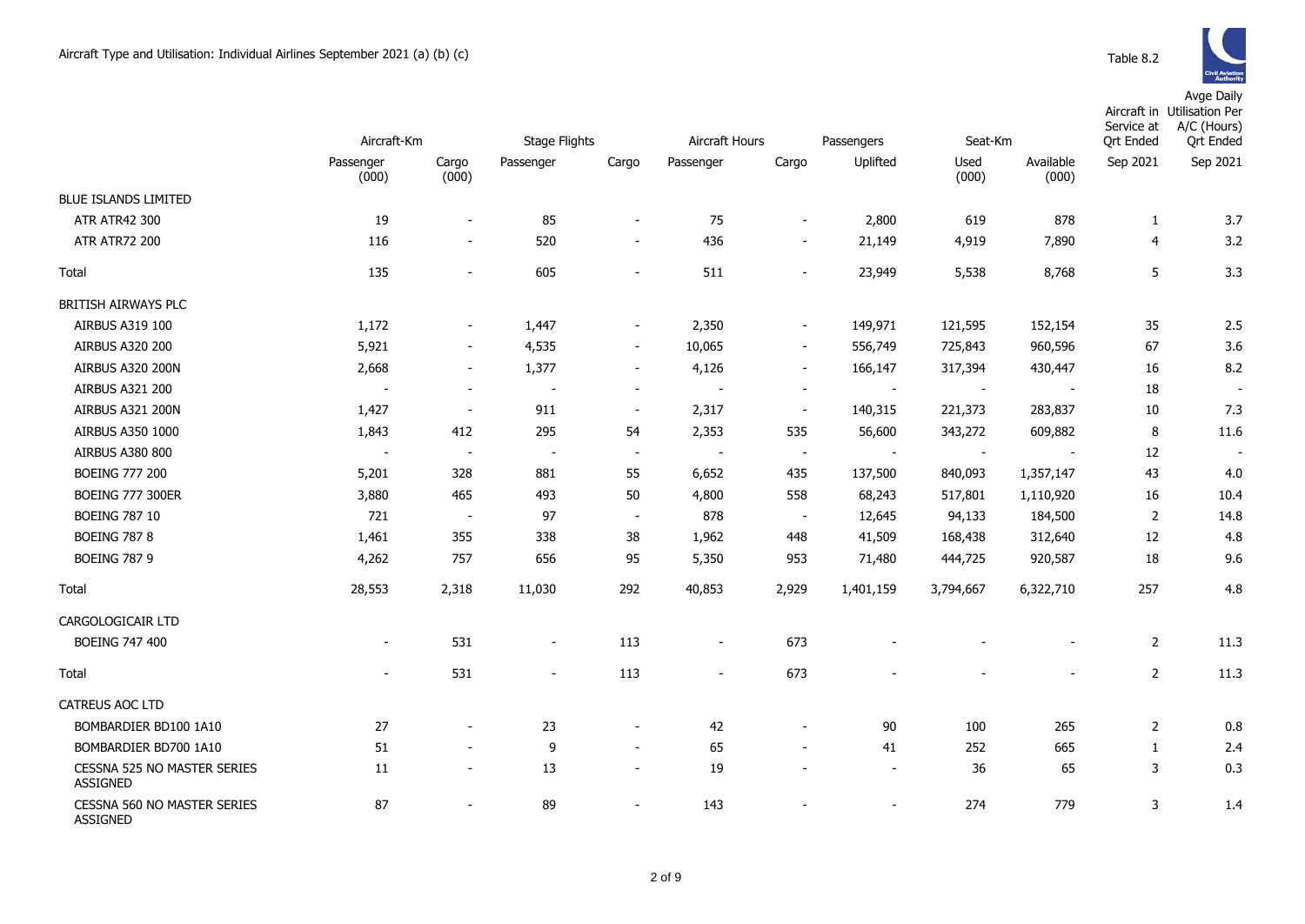

|                                                   | Aircraft-Km              |                | <b>Stage Flights</b>     |                          | Aircraft Hours<br>Passengers |                          |                          | Seat-Km                  |                          | Service at<br><b>Qrt Ended</b> | Avyc Dally<br>Aircraft in Utilisation Per<br>A/C (Hours)<br><b>Qrt Ended</b> |
|---------------------------------------------------|--------------------------|----------------|--------------------------|--------------------------|------------------------------|--------------------------|--------------------------|--------------------------|--------------------------|--------------------------------|------------------------------------------------------------------------------|
|                                                   | Passenger<br>(000)       | Cargo<br>(000) | Passenger                | Cargo                    | Passenger                    | Cargo                    | Uplifted                 | Used<br>(000)            | Available<br>(000)       | Sep 2021                       | Sep 2021                                                                     |
| CATREUS AOC LTD                                   |                          |                |                          |                          |                              |                          |                          |                          |                          |                                |                                                                              |
| EMBRAER EMB505 NO MASTER SERIES<br>ASSIGNED       |                          |                |                          |                          |                              |                          |                          |                          |                          | $\overline{2}$                 |                                                                              |
| Total                                             | 176                      |                | 134                      |                          | 269                          | $\blacksquare$           | 131                      | 662                      | 1,774                    | 11                             | 0.8                                                                          |
| CONCIERGE U LTD                                   |                          |                |                          |                          |                              |                          |                          |                          |                          |                                |                                                                              |
| BOMBARDIER BD700 1A11                             | 33                       |                | 8                        |                          | 42                           | $\overline{\phantom{a}}$ | 28                       | 124                      | 465                      | $\overline{2}$                 | 0.6                                                                          |
| DASSAULT FALCON 7X NO MASTER<br>SERIES ASSIGNED   |                          |                |                          |                          |                              | $\sim$                   | $\overline{\phantom{a}}$ | $\sim$                   |                          | 3                              | 0.1                                                                          |
| <b>GULFSTREAM GV NO MASTER SERIES</b><br>ASSIGNED | 74                       |                | 17                       | $\blacksquare$           | 91                           | $\blacksquare$           | 69                       | 229                      | 1,036                    | $\overline{2}$                 | 1.1                                                                          |
| Total                                             | 107                      |                | 25                       | $\blacksquare$           | 133                          | $\blacksquare$           | 97                       | 353                      | 1,501                    | $\overline{7}$                 | 0.5                                                                          |
| DHL AIR LTD                                       |                          |                |                          |                          |                              |                          |                          |                          |                          |                                |                                                                              |
| <b>BOEING 757 200</b>                             | $\overline{\phantom{a}}$ | 1,254          | $\sim$                   | 1,520                    | $\overline{\phantom{a}}$     | 2,433                    |                          |                          |                          | 23                             | 3.5                                                                          |
| <b>BOEING 767 300F</b>                            |                          | 704            | $\sim$                   | 244                      | $\blacksquare$               | 967                      |                          |                          | $\overline{\phantom{a}}$ | 3                              | 9.3                                                                          |
| Total                                             |                          | 1,958          | $\overline{\phantom{a}}$ | 1,764                    | $\blacksquare$               | 3,400                    |                          |                          |                          | 26                             | 4.1                                                                          |
| <b>EASTERN AIRWAYS</b>                            |                          |                |                          |                          |                              |                          |                          |                          |                          |                                |                                                                              |
| <b>ATR ATR72 200</b>                              | 60                       | $\blacksquare$ | 137                      | $\overline{\phantom{a}}$ | 158                          | $\blacksquare$           | 5,585                    | 2,548                    | 4,413                    | $\overline{2}$                 | 2.5                                                                          |
| BAE JETSTREAM 4100 4100                           | 58                       |                | 167                      | $\overline{\phantom{a}}$ | 154                          | $\sim$                   | 2,697                    | 993                      | 1,695                    | 13                             | 0.6                                                                          |
| EMBRAER EMB135 NO MASTER SERIES<br>ASSIGNED       | 21                       | $\sim$         | 36                       | $\overline{\phantom{a}}$ | 35                           | $\overline{\phantom{a}}$ | 630                      | 438                      | 766                      | $\mathbf{1}$                   | 1.4                                                                          |
| EMBRAER EMB145 NO MASTER SERIES<br>ASSIGNED       |                          |                |                          |                          |                              | $\blacksquare$           | $\overline{\phantom{a}}$ | $\overline{\phantom{a}}$ |                          | $\blacksquare$                 | 0.1                                                                          |
| EMBRAER ERJ170 100                                | $\mathbf{1}$             |                | 4                        | $\overline{\phantom{a}}$ | 3                            | $\blacksquare$           | 141                      | 52                       | 106                      | $\mathbf{1}$                   | 1.6                                                                          |
| EMBRAER ERJ190 100                                | 55                       |                | 39                       |                          | 78                           | $\blacksquare$           | 1,288                    | 1,708                    | 5,862                    | $\mathbf{1}$                   | 1.2                                                                          |
| Total                                             | 196                      |                | 383                      | $\sim$                   | 428                          | $\blacksquare$           | 10,341                   | 5,739                    | 12,842                   | 18                             | 0.9                                                                          |
| EASYJET UK LTD                                    |                          |                |                          |                          |                              |                          |                          |                          |                          |                                |                                                                              |
| AIRBUS A319 100                                   | 3,125                    |                | 3,299                    |                          | 5,732                        | $\blacksquare$           | 369,758                  | 342,500                  | 487,540                  | 68                             | 2.7                                                                          |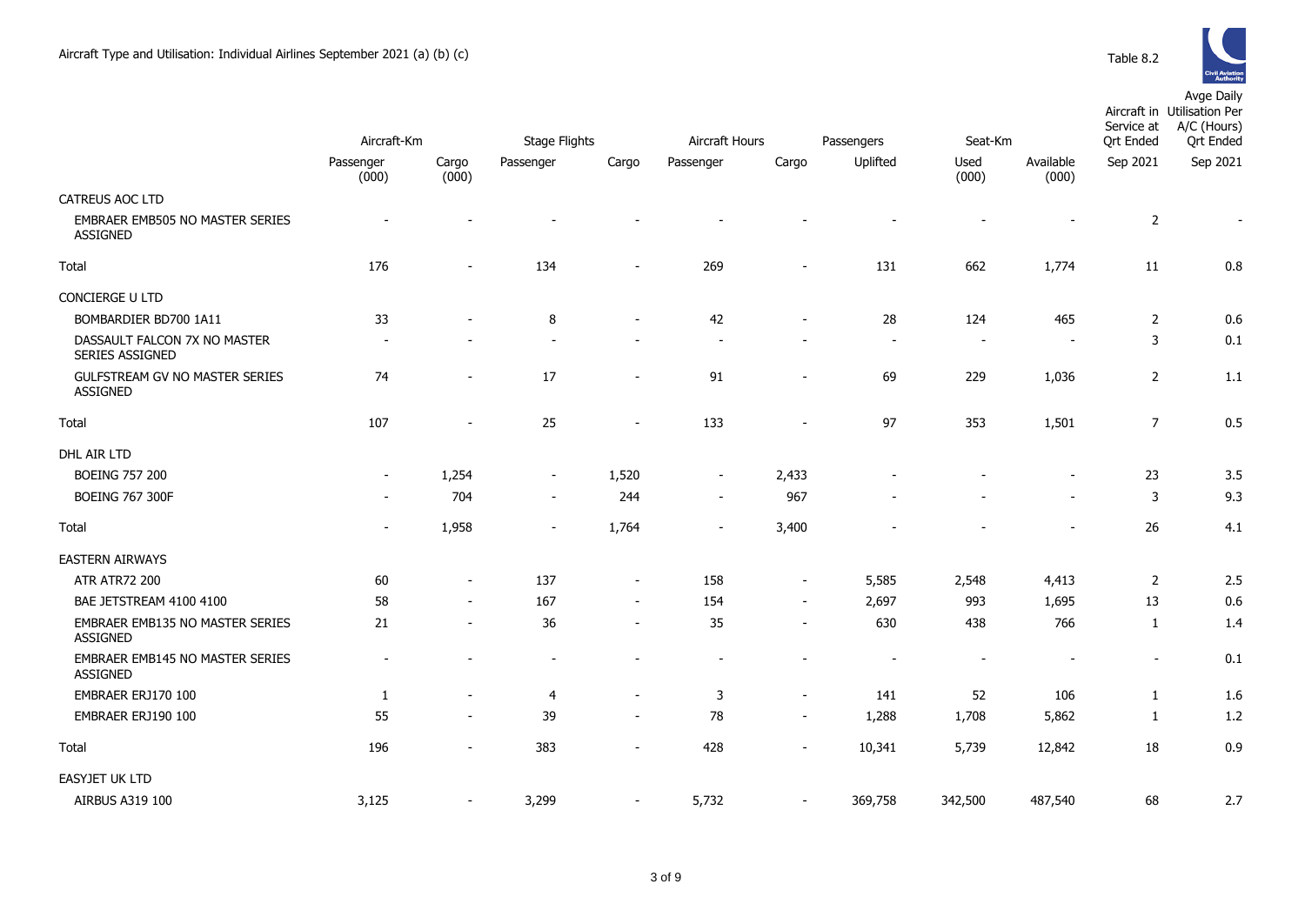

|                                                           | Aircraft-Km        |                          | Stage Flights            |                          | Aircraft Hours<br>Passengers |                          |           | Seat-Km                  |                          | Service at<br><b>Qrt Ended</b> | Aircraft in Utilisation Per<br>A/C (Hours)<br><b>Qrt Ended</b> |
|-----------------------------------------------------------|--------------------|--------------------------|--------------------------|--------------------------|------------------------------|--------------------------|-----------|--------------------------|--------------------------|--------------------------------|----------------------------------------------------------------|
|                                                           | Passenger<br>(000) | Cargo<br>(000)           | Passenger                | Cargo                    | Passenger                    | Cargo                    | Uplifted  | Used<br>(000)            | Available<br>(000)       | Sep 2021                       | Sep 2021                                                       |
| <b>EASYJET UK LTD</b>                                     |                    |                          |                          |                          |                              |                          |           |                          |                          |                                |                                                                |
| <b>AIRBUS A320 200</b>                                    | 6,597              | $\blacksquare$           | 5,313                    | $\overline{\phantom{a}}$ | 11,151                       | $\overline{\phantom{a}}$ | 661,086   | 811,379                  | 1,187,679                | 59                             | 5.8                                                            |
| AIRBUS A320 200N                                          | 6,521              | $\blacksquare$           | 3,909                    | $\overline{\phantom{a}}$ | 10,298                       | $\overline{\phantom{a}}$ | 473,407   | 784,710                  | 1,173,974                | 37                             | 8.2                                                            |
| AIRBUS A321 200N                                          | 1,476              | $\overline{\phantom{m}}$ | 655                      | $\overline{\phantom{a}}$ | 2,199                        | $\overline{\phantom{a}}$ | 100,164   | 227,017                  | 346,868                  | 10                             | 6.5                                                            |
| Total                                                     | 17,719             | $\overline{\phantom{a}}$ | 13,176                   | $\overline{a}$           | 29,380                       | $\overline{\phantom{a}}$ | 1,604,415 | 2,165,606                | 3,196,061                | 174                            | 5.3                                                            |
| EXECUTIVE JET CHARTER LTD                                 |                    |                          |                          |                          |                              |                          |           |                          |                          |                                |                                                                |
| AGUSTA AW139 NO MASTER SERIES<br><b>ASSIGNED</b>          |                    |                          |                          |                          |                              |                          |           |                          |                          | 3                              |                                                                |
| DASSAULT FALCON 2000 NO MASTER<br>SERIES ASSIGNED         |                    |                          |                          |                          |                              |                          |           | $\overline{a}$           |                          | 1                              | $\overline{\phantom{a}}$                                       |
| DASSAULT FALCON 7X NO MASTER<br>SERIES ASSIGNED           | 1                  | $\overline{a}$           | 1                        | $\overline{a}$           | $\overline{2}$               | $\overline{a}$           | 8         | 11                       | 19                       | $\mathbf{1}$                   | 0.3                                                            |
| <b>GULFSTREAM GIV NO MASTER SERIES</b><br><b>ASSIGNED</b> |                    |                          | $\overline{\phantom{a}}$ | $\overline{\phantom{a}}$ |                              |                          |           | $\overline{\phantom{a}}$ | ٠                        | 1                              | $\overline{\phantom{a}}$                                       |
| GULFSTREAM GVI NO MASTER SERIES<br><b>ASSIGNED</b>        | 47                 |                          | 8                        | $\overline{\phantom{0}}$ | 55                           | $\overline{\phantom{a}}$ | 14        | 74                       | 559                      | $\overline{2}$                 | 0.5                                                            |
| Total                                                     | 48                 |                          | 9                        |                          | 57                           |                          | 22        | 85                       | 578                      | 8                              | 0.2                                                            |
| <b>GAMA AVIATION (UK) LTD</b>                             |                    |                          |                          |                          |                              |                          |           |                          |                          |                                |                                                                |
| AIRBUS HELICOPTERS MBB BK117 C                            |                    |                          |                          |                          |                              |                          |           |                          |                          | 3                              | $\overline{\phantom{a}}$                                       |
| BEECH 200 NO MASTER SERIES<br><b>ASSIGNED</b>             |                    |                          |                          |                          |                              |                          |           | $\overline{a}$           | $\overline{\phantom{a}}$ | $\overline{7}$                 | $\blacksquare$                                                 |
| BOMBARDIER BD700 1A10                                     | 28                 | $\overline{a}$           | $\overline{7}$           | $\overline{\phantom{a}}$ | 36                           | $\overline{\phantom{a}}$ | 15        | 55                       | 366                      | $\mathbf{1}$                   | 1.1                                                            |
| CANADAIR CL600 2B16 600                                   | 10                 | $\overline{a}$           | 17                       | $\overline{\phantom{a}}$ | 18                           | $\overline{\phantom{a}}$ | 124       | 78                       | 119                      | $\overline{4}$                 | 0.2                                                            |
| CESSNA 510 NO MASTER SERIES<br><b>ASSIGNED</b>            |                    |                          |                          |                          |                              | $\overline{\phantom{a}}$ |           | $\sim$                   | ٠                        | $\mathbf{1}$                   | $\overline{\phantom{a}}$                                       |
| <b>CESSNA 560 NO MASTER SERIES</b><br><b>ASSIGNED</b>     |                    |                          | $\overline{\phantom{0}}$ |                          | $\blacksquare$               |                          |           | $\overline{\phantom{a}}$ | $\overline{\phantom{a}}$ | 1                              | $\overline{\phantom{a}}$                                       |
| GULFSTREAM GULFSTREAM G280 NO<br>MASTER SERIES ASSIGNED   | 6                  | $\overline{\phantom{0}}$ | 8                        | $\overline{a}$           | 9                            | $\blacksquare$           | 34        | 16                       | 49                       | 1                              | 0.4                                                            |
| Total                                                     | 44                 |                          | 32                       | $\overline{a}$           | 63                           | $\overline{\phantom{a}}$ | 173       | 149                      | 534                      | 18                             | 0.1                                                            |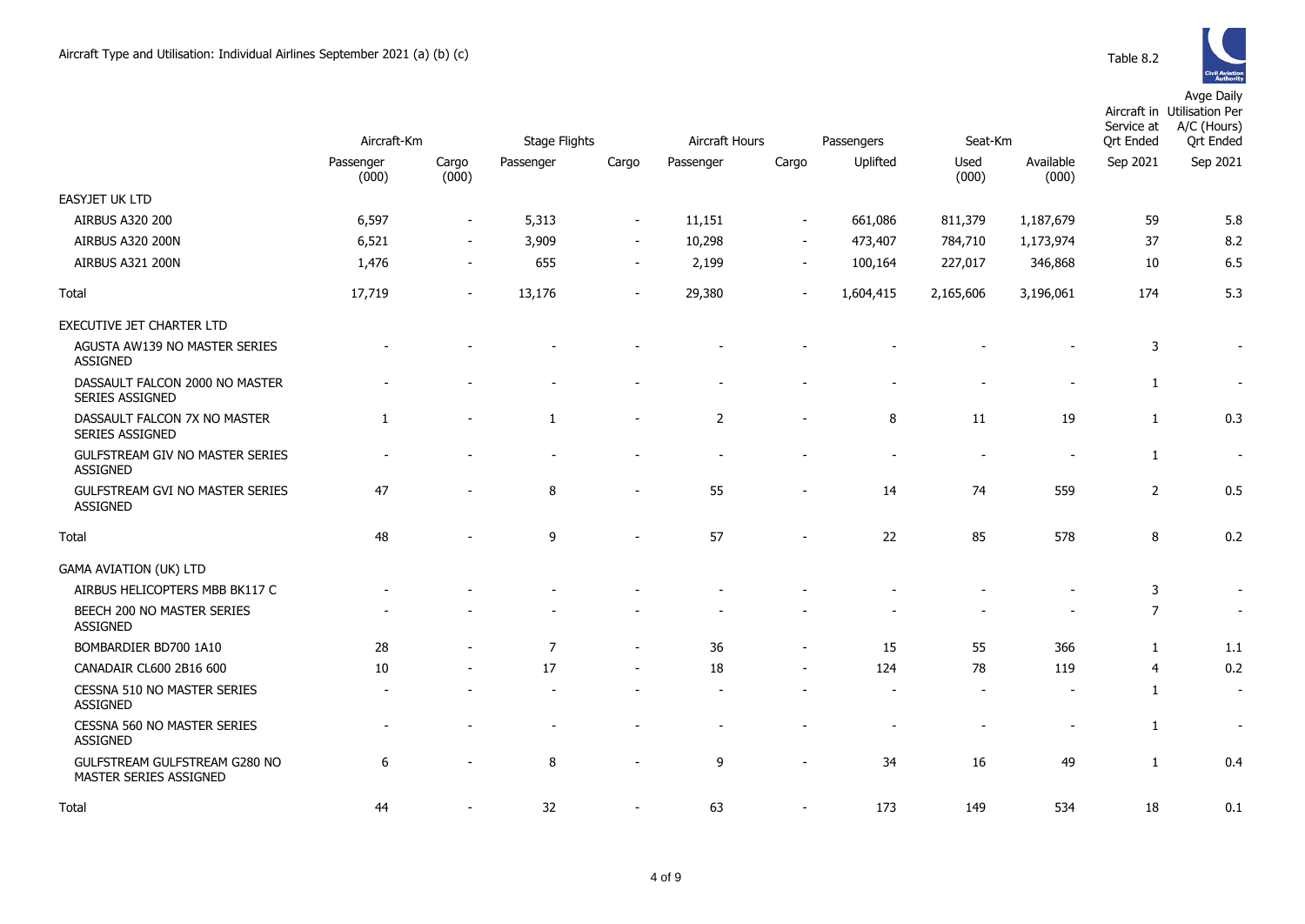Avge Daily

|                                                    | Aircraft-Km              |                          | <b>Stage Flights</b>     |                          | Aircraft Hours |                          | Passengers<br>Seat-Km    |               |                    | Service at<br>Ort Ended | Aircraft in Utilisation Per<br>A/C (Hours)<br><b>Ort Ended</b> |
|----------------------------------------------------|--------------------------|--------------------------|--------------------------|--------------------------|----------------|--------------------------|--------------------------|---------------|--------------------|-------------------------|----------------------------------------------------------------|
|                                                    | Passenger<br>(000)       | Cargo<br>(000)           | Passenger                | Cargo                    | Passenger      | Cargo                    | Uplifted                 | Used<br>(000) | Available<br>(000) | Sep 2021                | Sep 2021                                                       |
| JET2.COM LTD                                       |                          |                          |                          |                          |                |                          |                          |               |                    |                         |                                                                |
| <b>AIRBUS A321 200</b>                             | 153                      | $\overline{\phantom{a}}$ | 62                       | $\blacksquare$           | 230            | $\overline{\phantom{a}}$ | 9,719                    | 24,593        | 33,641             | $\mathbf{1}$            | 6.1                                                            |
| <b>BOEING 737 300</b>                              |                          | $\blacksquare$           | ÷,                       | $\overline{a}$           |                | $\blacksquare$           |                          |               |                    | $\overline{7}$          |                                                                |
| <b>BOEING 737 800</b>                              | 14,287                   | $\sim$                   | 6,209                    | $\overline{a}$           | 21,431         | $\sim$                   | 653,962                  | 1,555,867     | 2,700,253          | 74                      | 7.0                                                            |
| <b>BOEING 757 200</b>                              | 269                      | $\blacksquare$           | 120                      | $\blacksquare$           | 414            | $\blacksquare$           | 20,301                   | 46,294        | 63,187             | 8                       | 0.8                                                            |
| Total                                              | 14,709                   | $\blacksquare$           | 6,391                    | $\overline{\phantom{a}}$ | 22,075         | $\blacksquare$           | 683,982                  | 1,626,754     | 2,797,081          | 90                      | 6.4                                                            |
| JOTA AVIATION LTD                                  |                          |                          |                          |                          |                |                          |                          |               |                    |                         |                                                                |
| BAE AVRO146RJ 100                                  | $\overline{4}$           |                          | $\overline{7}$           | $\overline{\phantom{a}}$ | 8              | $\overline{\phantom{a}}$ | 358                      | 285           | 414                | $\mathbf{1}$            | 0.2                                                            |
| BAE AVRO146RJ 85                                   | 6                        | $\overline{a}$           | 11                       | $\overline{\phantom{a}}$ | 11             | $\overline{\phantom{m}}$ | 407                      | 175           | 522                | $\mathbf{1}$            | 0.3                                                            |
| <b>BAE BAE146 300</b>                              | $\overline{\phantom{a}}$ | 11                       | $\overline{\phantom{a}}$ | 10                       |                | 19                       | $\blacksquare$           |               |                    | 3                       | 0.2                                                            |
| Total                                              | 10                       | 11                       | 18                       | 10                       | 19             | 19                       | 765                      | 460           | 936                | 5                       | 0.2                                                            |
| <b>LOGANAIR LTD</b>                                |                          |                          |                          |                          |                |                          |                          |               |                    |                         |                                                                |
| <b>ATR ATR42 500</b>                               | 262                      | $\blacksquare$           | 803                      | $\overline{\phantom{a}}$ | 851            | $\blacksquare$           | 18,394                   | 5,482         | 12,594             | 4                       | 5.9                                                            |
| <b>ATR ATR72 200</b>                               | 86                       | $\overline{7}$           | 245                      | 18                       | 284            | 22                       | 6,570                    | 2,465         | 6,001              | 3                       | 3.6                                                            |
| BRITTEN NORMAN BN2A<br>UNDESIGNATED MASTER SERIES  | 14                       | $\blacksquare$           | 397                      | $\blacksquare$           | 98             | $\blacksquare$           | 1,645                    | 75            | 112                | $\overline{2}$          | 1.6                                                            |
| DE HAVILLAND DHC6 400                              | 48                       | $\blacksquare$           | 286                      | $\overline{\phantom{a}}$ | 262            | $\overline{\phantom{a}}$ | 2,376                    | 428           | 912                | 3                       | 2.9                                                            |
| EMBRAER EMB135 NO MASTER SERIES<br><b>ASSIGNED</b> | 111                      | $\overline{\phantom{a}}$ | 275                      | $\overline{\phantom{a}}$ | 289            | $\overline{\phantom{a}}$ | 4,415                    | 1,957         | 4,110              | 4                       | 2.5                                                            |
| EMBRAER EMB145 NO MASTER SERIES<br><b>ASSIGNED</b> | 904                      | $\overline{\phantom{a}}$ | 1,901                    | $\overline{\phantom{a}}$ | 2,198          | $\overline{\phantom{m}}$ | 52,263                   | 25,342        | 44,315             | 13                      | 5.4                                                            |
| SAAB 340 NO MASTER SERIES ASSIGNED                 | 240                      | $\sim$                   | 1,005                    | 1                        | 861            | $\mathbf{1}$             | 14,775                   | 4,204         | 7,925              | 13                      | 2.2                                                            |
| Total                                              | 1,666                    | $\overline{7}$           | 4,912                    | 19                       | 4,842          | 23                       | 100,438                  | 39,953        | 75,969             | 42                      | 3.7                                                            |
| LONDON EXECUTIVE AVIATION LTD                      |                          |                          |                          |                          |                |                          |                          |               |                    |                         |                                                                |
| BOMBARDIER BD700 1A10                              | 44                       |                          | 13                       | $\overline{\phantom{a}}$ | 54             | $\blacksquare$           | 25                       | 87            | 657                | $\overline{2}$          | 0.7                                                            |
| BOMBARDIER BD700 1A11                              | 12                       | $\blacksquare$           | 9                        | $\overline{\phantom{a}}$ | 16             | $\mathbf{r}$             | 47                       | 71            | 153                | $\mathbf{1}$            | 0.8                                                            |
| BOMBARDIER BD700 2A12                              | 19                       | $\overline{\phantom{a}}$ | 13                       | $\overline{\phantom{a}}$ | 25             | $\blacksquare$           | 53                       | 59            | 327                | $\mathbf{1}$            | 1.1                                                            |
| CANADAIR CL600 2B16 600                            | 20                       | $\overline{a}$           | 14                       | $\overline{\phantom{a}}$ | 31             | $\sim$                   | 47                       | 81            | 244                | $\overline{2}$          | 0.4                                                            |
| CESSNA 550 NO MASTER SERIES<br>ASSIGNED            | 13                       | $\overline{a}$           | 18                       | $\blacksquare$           | 26             |                          | $\overline{\phantom{a}}$ | 36            | 104                | $\mathbf{1}$            | 0.5                                                            |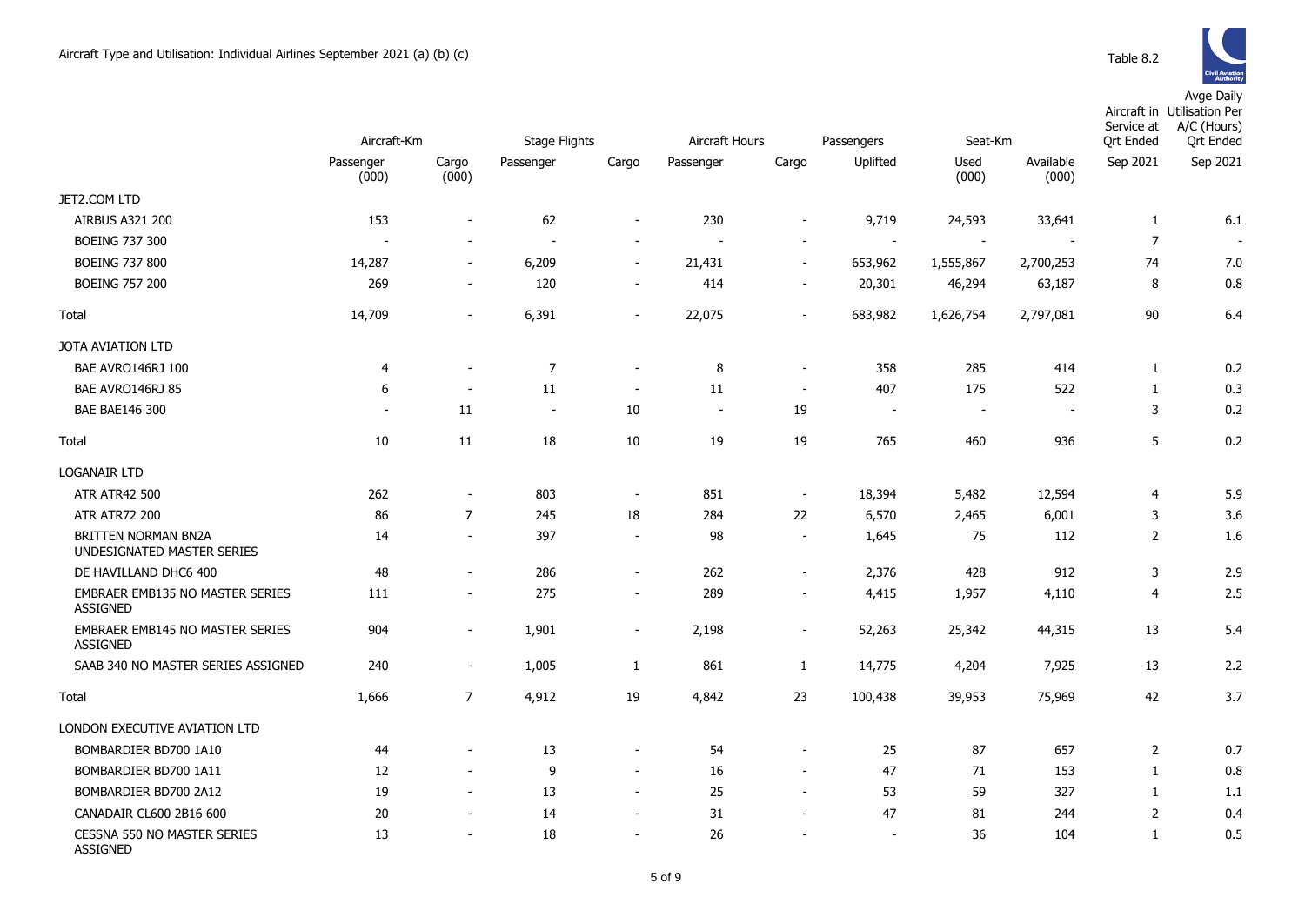

|                                                     | Aircraft-Km        |                          | <b>Stage Flights</b> |                          |                             |                          | Passengers               | Seat-Km       |                          | Service at<br><b>Ort Ended</b> | Aircraft in Utilisation Per<br>A/C (Hours)<br><b>Ort Ended</b> |
|-----------------------------------------------------|--------------------|--------------------------|----------------------|--------------------------|-----------------------------|--------------------------|--------------------------|---------------|--------------------------|--------------------------------|----------------------------------------------------------------|
|                                                     | Passenger<br>(000) | Cargo<br>(000)           | Passenger            | Cargo                    | Aircraft Hours<br>Passenger | Cargo                    | Uplifted                 | Used<br>(000) | Available<br>(000)       | Sep 2021                       | Sep 2021                                                       |
| LONDON EXECUTIVE AVIATION LTD                       |                    |                          |                      |                          |                             |                          |                          |               |                          |                                |                                                                |
| CESSNA 560 NO MASTER SERIES<br><b>ASSIGNED</b>      | 35                 |                          | 33                   |                          | 57                          |                          | $\blacksquare$           | 116           | 317                      | $\mathsf{3}$                   | 0.8                                                            |
| DASSAULT FALCON 2000 NO MASTER<br>SERIES ASSIGNED   | 29                 | $\overline{\phantom{a}}$ | 21                   | $\overline{\phantom{a}}$ | 43                          |                          | 82                       | 125           | 293                      | $\overline{2}$                 | 0.6                                                            |
| DASSAULT FALCON 7X NO MASTER<br>SERIES ASSIGNED     | 18                 | $\overline{\phantom{a}}$ | $10\,$               | $\overline{\phantom{a}}$ | 24                          |                          | 26                       | 34            | 257                      | $\overline{2}$                 | 0.4                                                            |
| EMBRAER EMB135 NO MASTER SERIES<br><b>ASSIGNED</b>  | 61                 | $\overline{\phantom{a}}$ | 52                   | $\overline{\phantom{a}}$ | 93                          | $\sim$                   | 260                      | 282           | 795                      | $\overline{4}$                 | 0.9                                                            |
| EMBRAER EMB505 NO MASTER SERIES<br><b>ASSIGNED</b>  | $\overline{2}$     |                          | $\overline{2}$       | $\overline{\phantom{a}}$ | 3                           |                          | $\overline{\phantom{a}}$ | 3             | 15                       | $\mathbf{1}$                   | 0.3                                                            |
| GULFSTREAM GVII NO MASTER SERIES<br><b>ASSIGNED</b> | 30                 |                          | 15                   | $\overline{\phantom{a}}$ | 39                          |                          | 61                       | 126           | 537                      | 1                              | 1.1                                                            |
| Total                                               | 284                |                          | 200                  |                          | 411                         |                          | 601                      | 1,020         | 3,699                    | 20                             | 0.7                                                            |
| NORWEGIAN AIR UK LTD                                |                    |                          |                      |                          |                             |                          |                          |               |                          |                                |                                                                |
| <b>BOEING 787 9</b>                                 |                    |                          |                      |                          |                             |                          |                          |               |                          |                                | $\overline{\phantom{a}}$                                       |
| Total                                               |                    |                          |                      |                          |                             |                          |                          |               |                          |                                | $\overline{\phantom{a}}$                                       |
| RVL AVIATION LTD                                    |                    |                          |                      |                          |                             |                          |                          |               |                          |                                |                                                                |
| BEECH 200 NO MASTER SERIES<br>ASSIGNED              | 18                 | 13                       | 37                   | 34                       | 42                          | 35                       | $\overline{\phantom{a}}$ | 49            | 105                      | $\overline{4}$                 | 0.6                                                            |
| CESSNA 404 NO MASTER SERIES<br><b>ASSIGNED</b>      |                    |                          |                      |                          |                             |                          |                          |               | ÷                        | $\overline{2}$                 | $\overline{\phantom{a}}$                                       |
| CESSNA F406 NO MASTER SERIES<br><b>ASSIGNED</b>     |                    |                          |                      |                          |                             |                          |                          |               | $\blacksquare$           | $\boldsymbol{6}$               | $\blacksquare$                                                 |
| SAAB 340 NO MASTER SERIES ASSIGNED                  |                    | 14                       | $\sim$               | 37                       | $\overline{\phantom{a}}$    | 34                       |                          |               | $\overline{\phantom{a}}$ | $\overline{2}$                 | 0.6                                                            |
| Total                                               | 18                 | 28                       | 37                   | 71                       | 42                          | 69                       |                          | 49            | 105                      | 14                             | 0.3                                                            |
| RYANAIR UK LTD                                      |                    |                          |                      |                          |                             |                          |                          |               |                          |                                |                                                                |
| <b>BOEING 737 800</b>                               | 418                | $\overline{\phantom{a}}$ | 204                  | $\overline{\phantom{a}}$ | 629                         | $\overline{\phantom{a}}$ | 24,725                   | 50,067        | 78,947                   | $\overline{2}$                 | 9.7                                                            |
| Total                                               | 418                | $\sim$                   | 204                  | $\sim$                   | 629                         | $\sim$                   | 24,725                   | 50,067        | 78,947                   | $\overline{2}$                 | 9.7                                                            |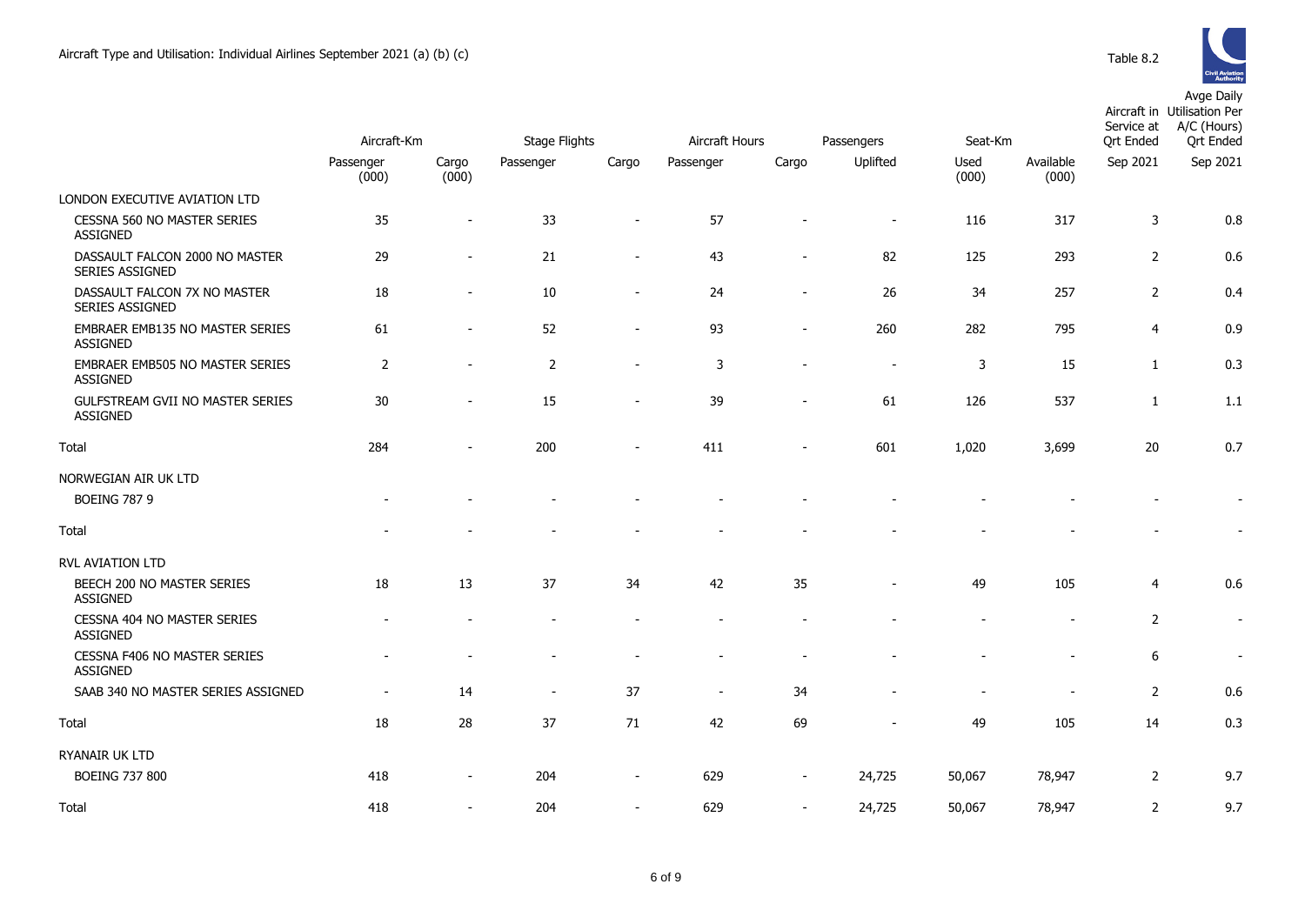

|                                                    |                          |                          |                          |                          | Aircraft Hours           |                          |                          |                          |                          | Service at       | Aircraft in Utilisation Per<br>A/C (Hours) |
|----------------------------------------------------|--------------------------|--------------------------|--------------------------|--------------------------|--------------------------|--------------------------|--------------------------|--------------------------|--------------------------|------------------|--------------------------------------------|
|                                                    | Aircraft-Km              |                          | <b>Stage Flights</b>     |                          |                          |                          | Passengers               | Seat-Km                  |                          | <b>Ort Ended</b> | <b>Qrt Ended</b>                           |
|                                                    | Passenger<br>(000)       | Cargo<br>(000)           | Passenger                | Cargo                    | Passenger                | Cargo                    | Uplifted                 | Used<br>(000)            | Available<br>(000)       | Sep 2021         | Sep 2021                                   |
| TAG AVIATION (UK) LTD                              |                          |                          |                          |                          |                          |                          |                          |                          |                          |                  |                                            |
| BOMBARDIER BD700 1A10                              | $\overline{\phantom{a}}$ |                          | $\overline{\phantom{a}}$ | $\blacksquare$           | $\overline{\phantom{a}}$ | $\blacksquare$           | $\blacksquare$           | $\blacksquare$           | $\overline{\phantom{a}}$ | $\mathbf{1}$     |                                            |
| BOMBARDIER BD700 1A11                              | 8                        |                          | 11                       | $\overline{\phantom{a}}$ | 13                       | $\overline{\phantom{a}}$ | 27                       | 18                       | 107                      | $\mathbf{1}$     | 0.6                                        |
| CANADAIR CL600 2B16 600                            | $\overline{4}$           | $\overline{\phantom{a}}$ | $\overline{4}$           | $\sim$                   | $\overline{7}$           | $\blacksquare$           | 25                       | 26                       | 42                       | $\mathbf{1}$     | 0.2                                        |
| DASSAULT FALCON 7X NO MASTER<br>SERIES ASSIGNED    | 11                       |                          | 8                        | $\blacksquare$           | 15                       | $\blacksquare$           | 17                       | 29                       | 132                      | $\mathbf{1}$     | 0.7                                        |
| GULFSTREAM GV NO MASTER SERIES<br><b>ASSIGNED</b>  | 9                        |                          | 5                        | $\sim$                   | 13                       | $\overline{\phantom{a}}$ | 15                       | 27                       | 170                      | $\mathbf{1}$     | 0.3                                        |
| GULFSTREAM GVI NO MASTER SERIES<br><b>ASSIGNED</b> | 8                        |                          | 9                        | $\sim$                   | 12                       | $\overline{a}$           | 31                       | 23                       | 107                      | $\mathbf{1}$     | 0.1                                        |
| Total                                              | 40                       |                          | 37                       | $\blacksquare$           | 58                       | $\blacksquare$           | 115                      | 123                      | 558                      | 6                | 0.3                                        |
| TITAN AIRWAYS LTD                                  |                          |                          |                          |                          |                          |                          |                          |                          |                          |                  |                                            |
| AIRBUS A320 200                                    | 92                       | $\sim$                   | 47                       | $\sim$                   | 139                      | $\blacksquare$           | 4,570                    | 9,248                    | 16,529                   | $\overline{2}$   | 1.8                                        |
| AIRBUS A321 200                                    | 23                       | 176                      | 17                       | 104                      | 39                       | 269                      | 1,135                    | 1,403                    | 5,040                    | $\overline{4}$   | 2.9                                        |
| AIRBUS A321 200N                                   | 13                       | $\overline{\phantom{a}}$ | 3                        | $\sim$                   | 20                       | $\sim$                   | 36                       | 160                      | 2,606                    | $\overline{2}$   | 0.3                                        |
| AIRBUS A330 300                                    | $\overline{\phantom{a}}$ | 154                      | $\overline{\phantom{a}}$ | 36                       | $\overline{\phantom{a}}$ | 211                      | $\blacksquare$           | $\sim$                   | $\overline{a}$           | $\mathbf{1}$     | 5.9                                        |
| <b>BOEING 737 400</b>                              | $\overline{\phantom{a}}$ | 114                      | $\sim$                   | 174                      | $\blacksquare$           | 235                      | $\overline{\phantom{a}}$ | $\overline{\phantom{a}}$ | $\overline{a}$           | $\overline{2}$   | 4.5                                        |
| <b>BOEING 757 200</b>                              | 122                      | $\sim$                   | 36                       | $\blacksquare$           | 165                      | $\blacksquare$           | 1,418                    | 8,485                    | 24,659                   | $\overline{2}$   | 2.8                                        |
| Total                                              | 250                      | 444                      | 103                      | 314                      | 362                      | 715                      | 7,159                    | 19,296                   | 48,834                   | 13               | 2.8                                        |
| TUI AIRWAYS LTD                                    |                          |                          |                          |                          |                          |                          |                          |                          |                          |                  |                                            |
| <b>BOEING 737 8</b>                                | 2,187                    | $\overline{\phantom{a}}$ | 939                      | $\sim$                   | 3,243                    | $\blacksquare$           | 129,665                  | 304,273                  | 413,385                  | 15               | 5.2                                        |
| <b>BOEING 737 800</b>                              | 3,918                    | $\sim$                   | 1,551                    | $\blacksquare$           | 5,753                    | $\blacksquare$           | 210,031                  | 531,598                  | 740,486                  | 30               | 5.1                                        |
| <b>BOEING 757 200</b>                              | 225                      | $\sim$                   | 88                       | $\sim$                   | 325                      | $\sim$                   | 16,070                   | 42,794                   | 49,717                   | $\overline{4}$   | 2.8                                        |
| <b>BOEING 767 300F</b>                             | 238                      | $\sim$                   | 82                       | $\overline{\phantom{a}}$ | 340                      | $\overline{\phantom{a}}$ | 22,826                   | 66,286                   | 77,963                   | $\overline{4}$   | 1.9                                        |
| <b>BOEING 787 8</b>                                | 276                      | 8                        | 77                       | $\mathbf{1}$             | 367                      | 10                       | 18,752                   | 66,889                   | 82,804                   | 8                | 1.7                                        |
| <b>BOEING 787 9</b>                                | 33                       | 80                       | 9                        | 52                       | 46                       | 128                      | 2,695                    | 10,012                   | 11,425                   | 5                | 2.5                                        |
| Total                                              | 6,877                    | 88                       | 2,746                    | 53                       | 10,073                   | 137                      | 400,039                  | 1,021,852                | 1,375,780                | 66               | 4.2                                        |
| VIRGIN ATLANTIC AIRWAYS LTD                        |                          |                          |                          |                          |                          |                          |                          |                          |                          |                  |                                            |
| AIRBUS A330 200                                    |                          |                          |                          |                          |                          |                          |                          |                          |                          | $\overline{2}$   |                                            |
| AIRBUS A330 300                                    | 934                      | 571                      | 197                      | 134                      | 1,235                    | 777                      | 30,910                   | 161,028                  | 248,500                  | 9                | 6.0                                        |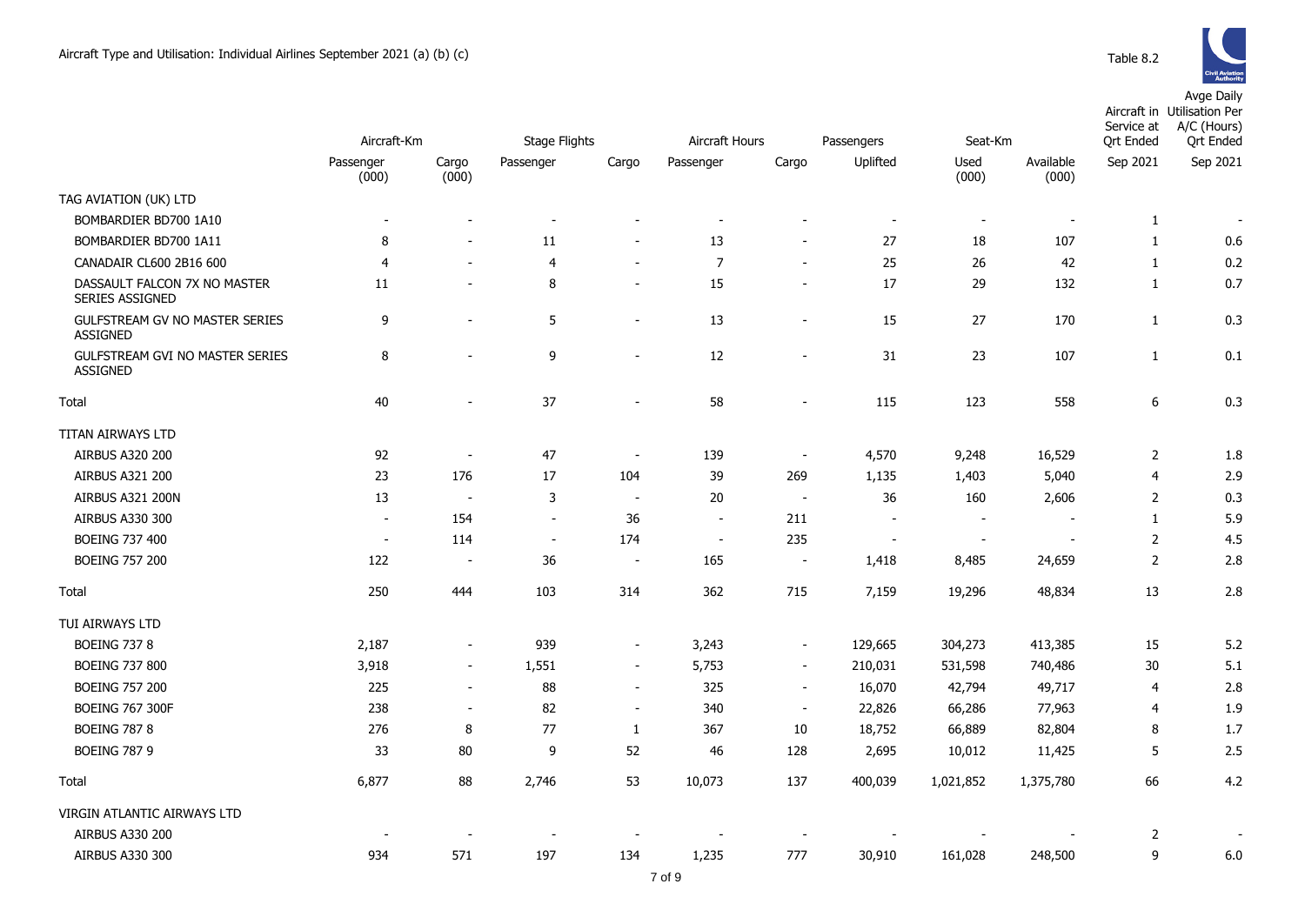

|                                                    | Aircraft-Km              |                | <b>Stage Flights</b>     |                          | Aircraft Hours<br>Passengers |       |                | Seat-Km       |                    | Aircraft in Utilisation Per<br>A/C (Hours)<br>Service at<br>Ort Ended<br><b>Qrt Ended</b> |                          |
|----------------------------------------------------|--------------------------|----------------|--------------------------|--------------------------|------------------------------|-------|----------------|---------------|--------------------|-------------------------------------------------------------------------------------------|--------------------------|
|                                                    | Passenger<br>(000)       | Cargo<br>(000) | Passenger                | Cargo                    | Passenger                    | Cargo | Uplifted       | Used<br>(000) | Available<br>(000) | Sep 2021                                                                                  | Sep 2021                 |
| VIRGIN ATLANTIC AIRWAYS LTD                        |                          |                |                          |                          |                              |       |                |               |                    |                                                                                           |                          |
| AIRBUS A350 1000                                   | 1,822                    | 363            | 245                      | 69                       | 2,237                        | 455   | 38,205         | 287,395       | 610,232            | 7                                                                                         | 11.0                     |
| <b>BOEING 787 9</b>                                | 2,890                    | 1,165          | 421                      | 149                      | 3,734                        | 1,451 | 54,581         | 374,422       | 762,919            | 17                                                                                        | 9.8                      |
| Total                                              | 5,646                    | 2,099          | 863                      | 352                      | 7,206                        | 2,683 | 123,696        | 822,845       | 1,621,651          | 35                                                                                        | 8.3                      |
| VIRGIN ATLANTIC INTERNATIONAL<br>AIRBUS A330 300   |                          |                |                          |                          |                              |       |                |               |                    | $\mathbf{1}$                                                                              | $\overline{\phantom{a}}$ |
| Total                                              |                          |                |                          |                          |                              |       |                |               |                    | 1                                                                                         | $\blacksquare$           |
| <b>VOLUXIS LTD</b>                                 |                          |                |                          |                          |                              |       |                |               |                    |                                                                                           |                          |
| BOMBARDIER BD700 1A10                              | 13                       |                | 9                        |                          | 18                           |       | 65             | 104           | 179                | $\mathbf{1}$                                                                              | 0.9                      |
| DASSAULT FALCON 900EX NO MASTER<br>SERIES ASSIGNED | 32                       |                | 12                       | $\sim$                   | 34                           |       | 66             | 172           | 475                | $\overline{2}$                                                                            | 0.6                      |
| EMBRAER EMB505 NO MASTER SERIES<br><b>ASSIGNED</b> | 15                       |                | 19                       | $\sim$                   | 26                           |       | $\sim$         | 32            | 105                | $\mathbf{1}$                                                                              | 0.7                      |
| HAWKER HAWKER 800 NO MASTER<br>SERIES ASSIGNED     | 32                       |                | 30                       |                          | 52                           |       | $\blacksquare$ | 112           | 288                | $\overline{2}$                                                                            | 1.0                      |
| Total                                              | 92                       |                | 70                       |                          | 130                          |       | 131            | 420           | 1,047              | 6                                                                                         | 0.8                      |
| WEST ATLANTIC UK LTD                               |                          |                |                          |                          |                              |       |                |               |                    |                                                                                           |                          |
| <b>ATR ATR72 200</b>                               | $\overline{\phantom{a}}$ | 34             | $\sim$                   | 122                      | $\overline{\phantom{a}}$     | 129   |                |               |                    | 2                                                                                         | 1.8                      |
| <b>BOEING 737 300</b>                              |                          | 126            | $\overline{\phantom{a}}$ | 187                      | $\sim$                       | 254   |                |               |                    | 6                                                                                         | 1.5                      |
| <b>BOEING 737 400</b>                              | $\sim$                   | 104            | $\sim$                   | 244                      | $\sim$                       | 245   |                |               |                    | 6                                                                                         | 1.4                      |
| <b>BOEING 737 800</b>                              |                          | 32             | $\sim$                   | 69                       | $\sim$                       | 76    |                |               | $\blacksquare$     | 1                                                                                         | 2.5                      |
| Total                                              | $\overline{\phantom{a}}$ | 296            | $\overline{\phantom{a}}$ | 622                      | $\overline{\phantom{a}}$     | 703   |                |               |                    | 15                                                                                        | 1.6                      |
| WIZZ AIR UK LTD                                    |                          |                |                          |                          |                              |       |                |               |                    |                                                                                           |                          |
| <b>AIRBUS A320 200</b>                             | 475                      |                | 235                      | $\sim$                   | 728                          |       | 31,212         | 63,787        | 88,344             | 3                                                                                         | 9.4                      |
| AIRBUS A321 200                                    | 809                      | $\sim$         | 456                      | $\overline{\phantom{a}}$ | 1,274                        |       | 60,308         | 107,593       | 186,005            | $\overline{7}$                                                                            | 6.3                      |